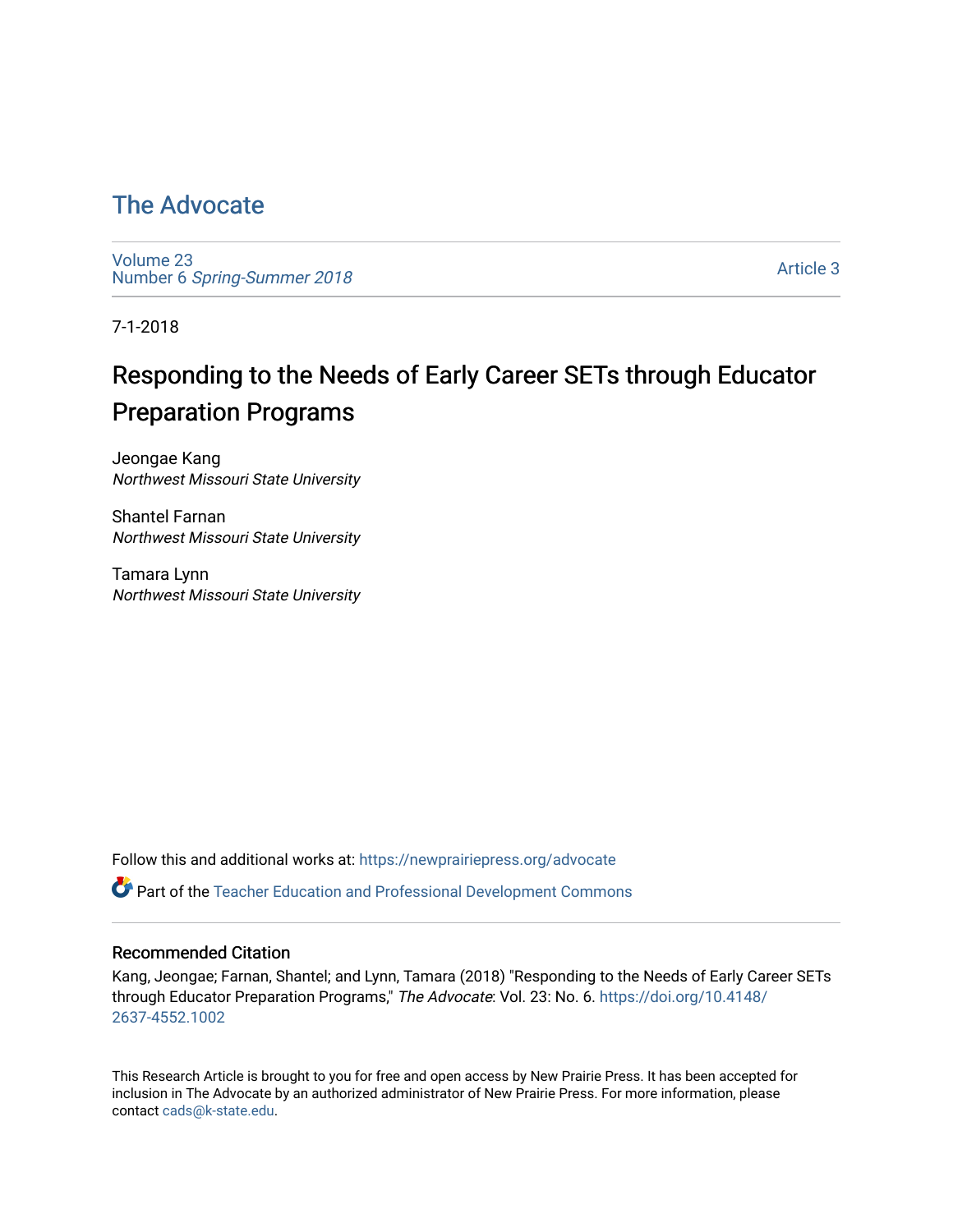# Responding to the Needs of Early Career SETs through Educator Preparation Programs

## Abstract

Effective collaboration between special education teachers (SETs) and general educator teachers (GETs) is critical to better serve diverse students in the general education classroom. However, multiple areas of needs reported by early career SETs indicate that achieving the goal of effective collaboration is challenging. With a better understanding of the early experiences of SETs and their specific needs, GETs would be more suited to support early career SETs and increase effective partnerships across diverse educational settings. This article identified the needs of beginning SETs and discussed the directions of educator preparation programs in response of the reported needs.

## Keywords

collaboration, early career special education teachers, general education teachers, educator preparation program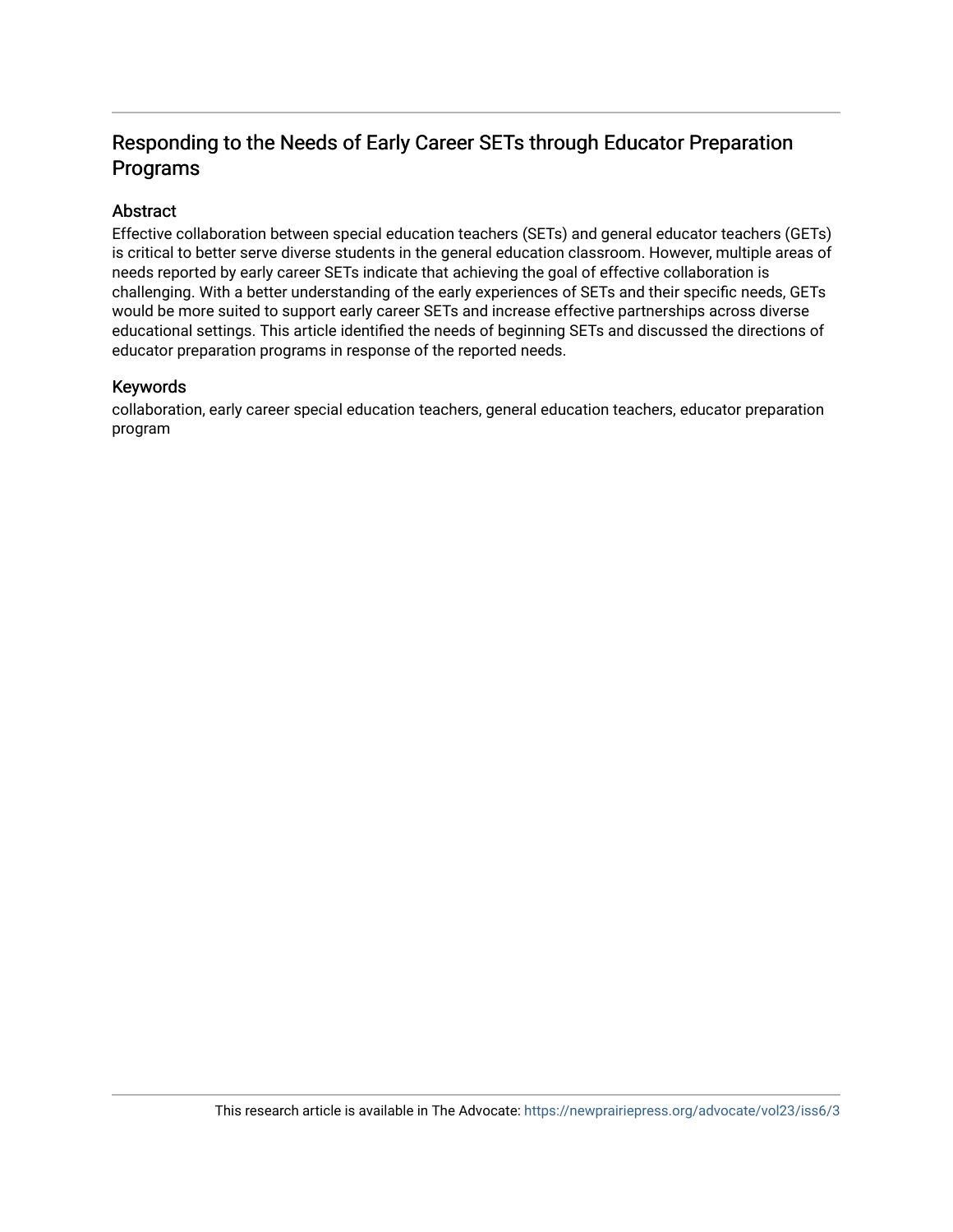Responding to the Needs of Early Career SETs through Educator Preparation Programs

Jeongae Kang Northwest Missouri State University

Shantel Farnan Northwest Missouri State University

Tamara Lynn Northwest Missouri State University

#### Abstract

Effective collaboration between special education teachers (SETs) and general educator teachers (GETs) is critical to better serve diverse students in the general education classroom. However, multiple areas of needs reported by early career SETs indicate that achieving the goal of effective collaboration is challenging. With a better understanding of the early experiences of SETs and their specific needs, GETs would be more suited to support early career SETs and increase effective partnerships across diverse educational settings. This article identified the needs of beginning SETs and discussed the directions of educator preparation programs in response of the reported needs.

*Keywords: collaboration, early career special education teachers, general education teachers, educator preparation program* 

## The Rationale of Effective Collaboration between GETs and SETs

Since the Individuals with Disabilities Education Improvement Act (IDEIA, 2004) was enacted, much attention has been directed toward collaboration between special education teachers (SETs) and general education teachers (GETs) to ensure students with disabilities engage with their grade level peers without disabilities in the least restrictive environment (LRE). Additionally, a series of education laws (Every Student Succeeds Act [ESSA], 2015, No Child Left Behind [NCLB], 2001) and procedures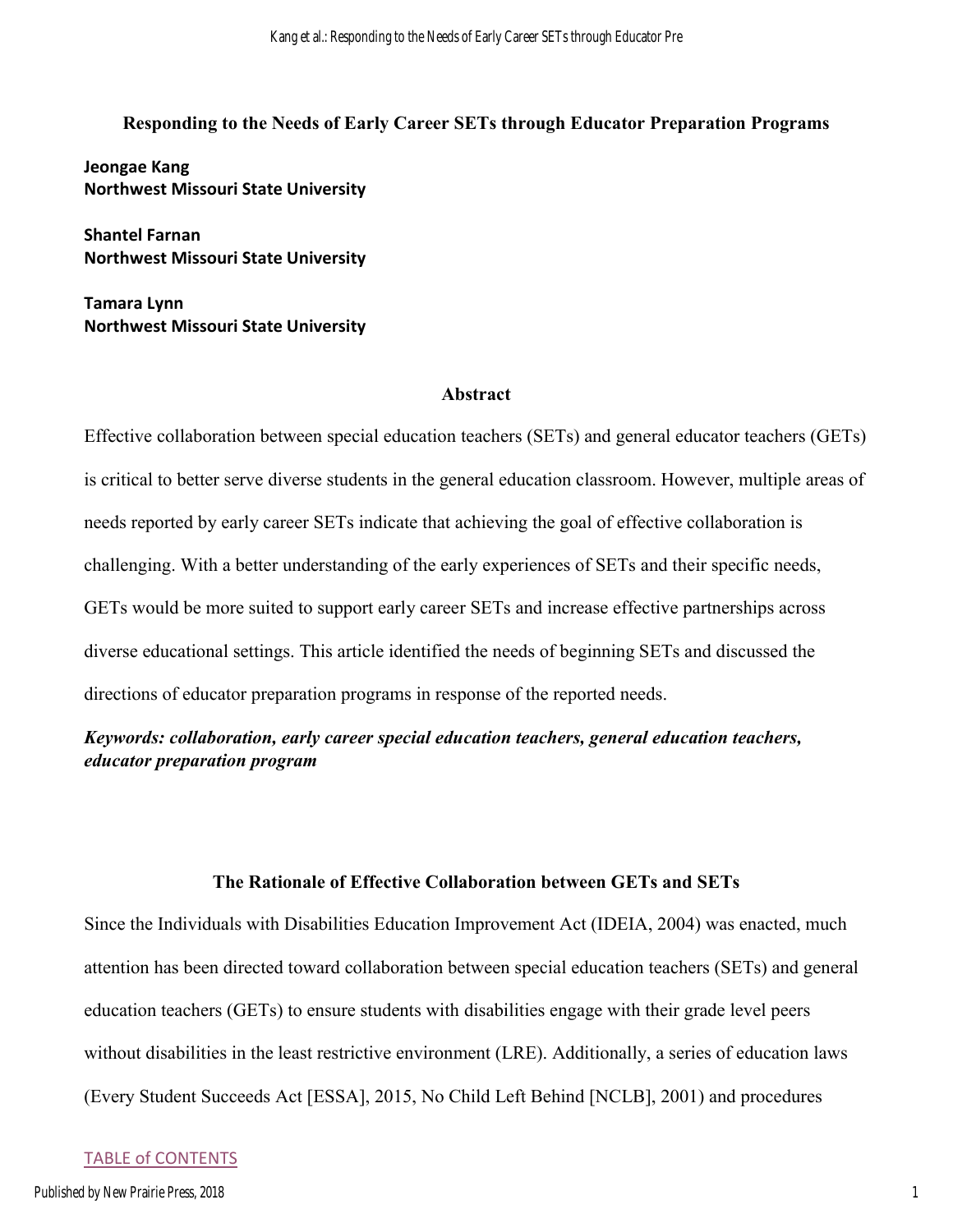(Response to Intervention [RtI]) have emphasized students with disabilities meet grade level curriculum with higher-level academic expectation. These give us the rationale of why GETs and SETs should work together with better collaborative skills (Pugach, Blaton, Correa, McLeskey, Langley, 2009). A body of literature have addressed the significance of collaboration between teaching professionals across general and special education. In particular, collaboration enhances the quality of instruction by maximizing instructional supports. Students are receiving more individualized attention for academic needs in addition to others (Snyder, Garriott, & Williams, 2001). Despite such positive aspects of collaboration, research shows early career special education teachers (SETs) perceive minimal support in working with GETs (e.g., Griffin, Kilgore, Winn, & Otis-Wilborn, 2009; Kilgore, Griffin, Otis-Wilborn, & Winn, 2003). Given that feeling, this lack of supports contributes to the negative perceptions of early career SETs on work environment, teacher attrition, teacher quality (Billingsley, 2010), and instructional effectiveness (Bettini et al., 2016), there is an urgent need to listen to their voices to design supports. However, limited research has been conducted in this area.

The purpose of this article is to examine the needs of early career SETs. At the end of this article, ways teacher educators and districts will prepare GETs to better collaborate with SETs are highlighted.

#### What GETs Need to Know to Support SETs

Four major themes emerged from the literature review on early career SETs and included (a) emotional support, (b) guidance with system information, (c) assistance assessing resources and materials, and (d) support with curriculum and instruction.

#### Emotional support

Novice special educators felt a strong need for emotional support (White & Mason, 2006). They need colleagues with whom they can share their experiences. They also want to be supported by someone who will listen to their concerns and triumphs and encourage them to continue doing what works and to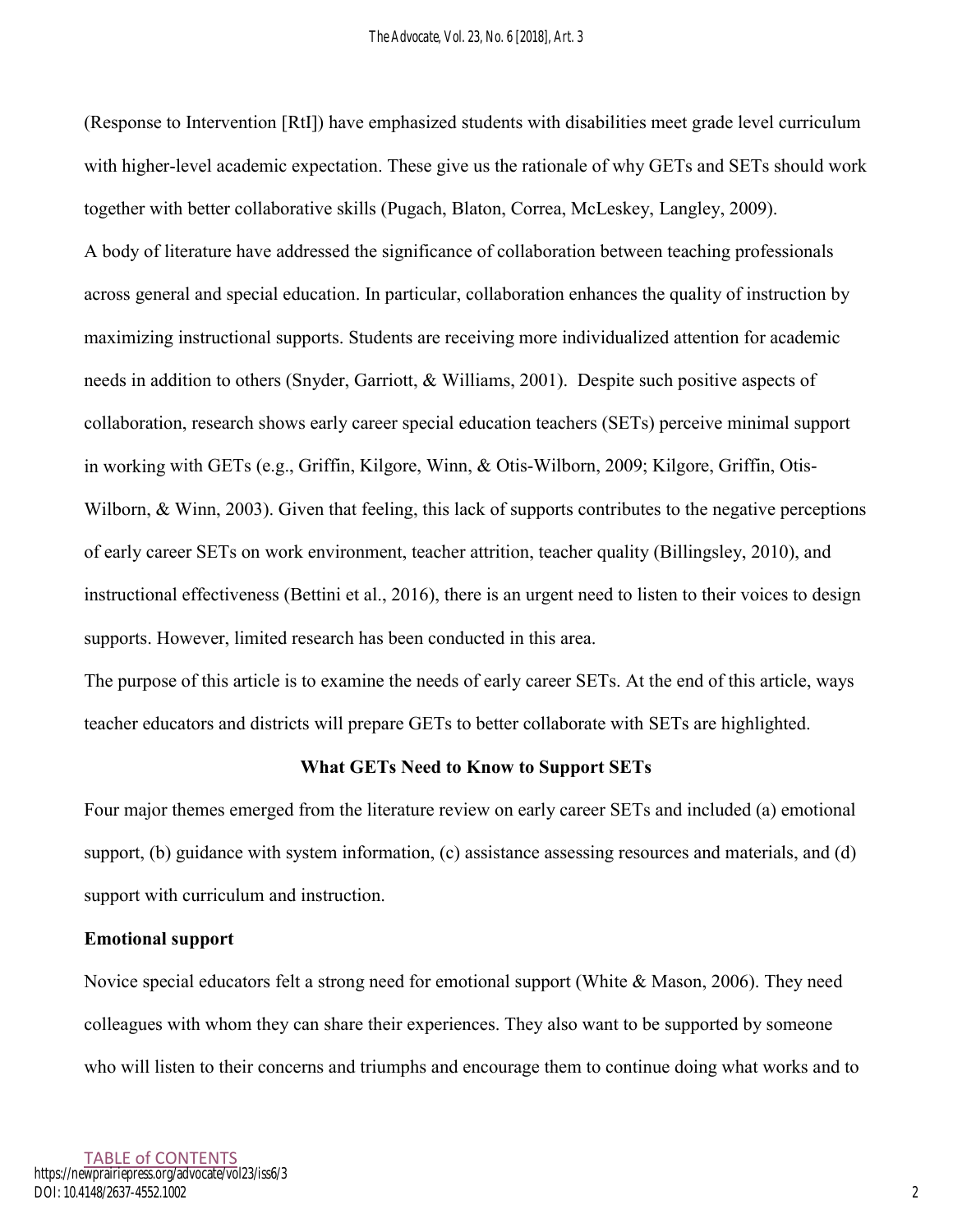try new things (White & Mason, 2006). They need colleagues who mentor on ways to do problem solve (Gehrke & McCoy, 2007). According to Whitaker (2003), these teachers are receiving a certain amount of emotional support, but report feeling as though they would benefit from having greater emphasis placed on this area by their GET peers and mentors.

### Guidance with system information

Beginning SETs reported their need for guidance with system information. To understand the function of school, their new workplace, those new teachers needed to be aware school policies and procedures, unwritten rules, and expectations (Kilgore, Griffin, Otis-Wilborn, & Winn, 2003; Otis-Wilborn et al., 2005). To do this, they need to network and find the right school personnel to obtain the valuable information, which made them to feel inadequate. It is more critical for them to get to know about such aspects because they play key roles in enhancing the work effectiveness of teachers as a whole (Pugach et al., 2009). With this need, career GETs can play as a resource to early career SETs, offering guidance for school system information.

#### Resources and materials

Beginning SETs reported difficulty in accessing resources and materials. New SETs also need assistance learning to navigate their new physical environments. Whitaker (2003) found that new SETs experience frustration in locating and collecting the resources and materials they needed to provide quality instruction for their students. With this need, GETs stand to provide much assistance, offering a spectrum of support from basic guidance to specific direction accessing and securing the materials SETs need to be successful educators of their students.

#### Curriculum and instruction

SETs in their early careers also reported having significant difficulties with curriculum and instruction. First, early career SETs shared the need for information about teaching diverse subject areas, methods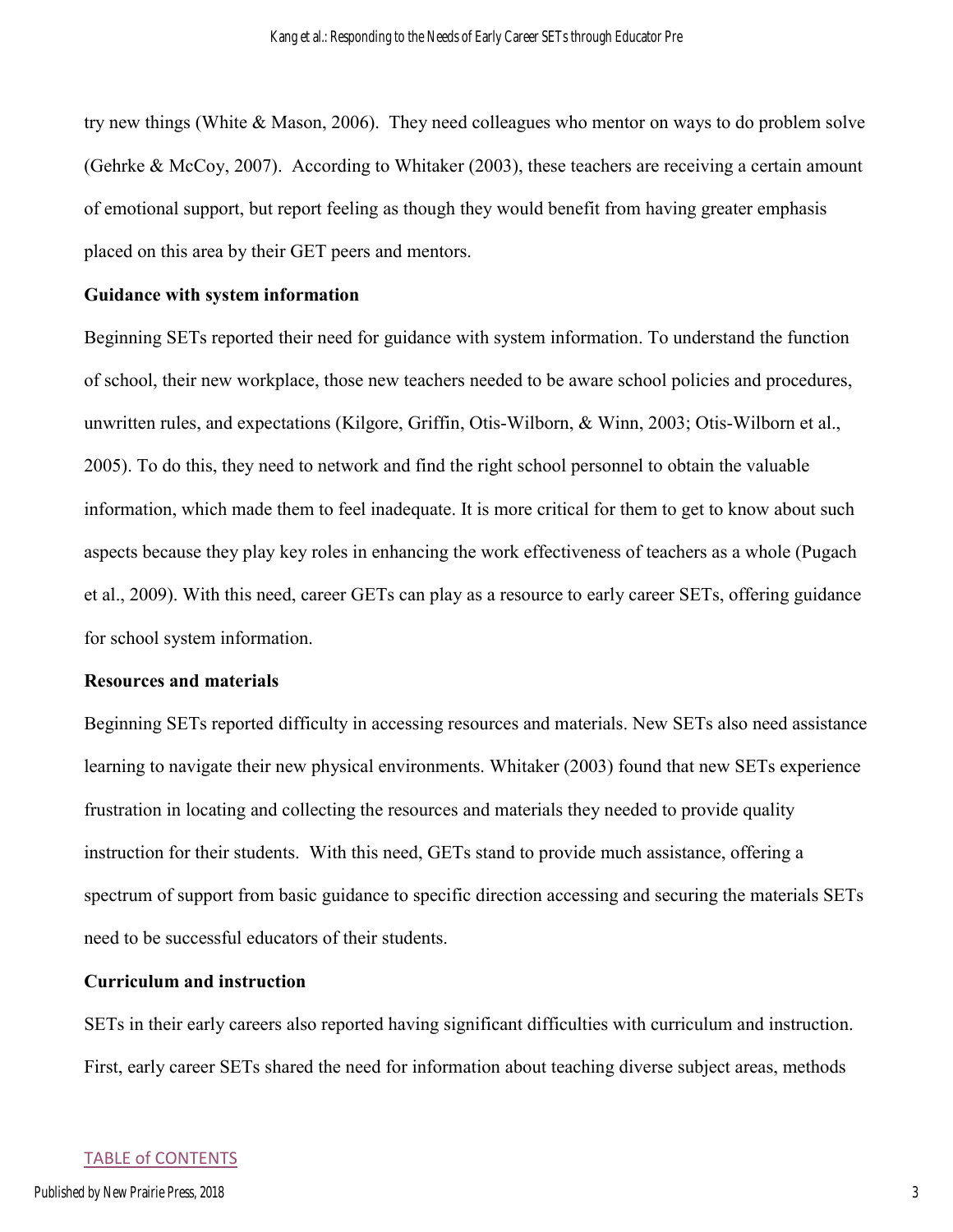and strategies for instruction, student progress monitoring, and assessments (Otis-Wilborn et al., 2005; White & Mason, 2006). Lacking preparation in broad content-knowledge areas is referred as a substantial problem for many beginning SETs (Brownell et al., 2009). Compared to the amount of their needs, however, those teachers report they do not receive enough assistance in this area (Whitaker, 2003).

Second, early SETs felt difficulties in the area of curriculum and instruction, experiencing different expectations and standards to student achievement and supports. Gehrke and McCoy (2007) described four first-year SETs' experience related to misunderstandings of special education by general educators. From their experiences, general educators were not willing to assume responsibilities for students with disabilities, nor provide proper accommodations and modifications for their homework; in sum, beginning SETs indicated that GETs were fostering difficult environments by sticking to "unrealistic expectations" for students. In this sense, students were not being set up for successful outcomes. These novice teachers described extremely high levels of frustration, having difficulty getting involved in collaborative processes with GETs (Gehrke & McCoy, 2007).

#### Discussion and Implications

 This literature review revealed beginning SETs' needs in multiple areas, including instruction and curriculum, resources, and systematic information. Furthermore, this review indicates the clear need for better communication and collaboration between SETs and GETs in order to maximize outcomes of students with disabilities (Gehrke & McCoy, 2007; Snyder et al., 2001).

Given that GETs are the ones who most closely works with SETs and who can influence SETs' perceptions to work environment (Billingsley, 2010), GETs should understand what novice special educators need and attempt to build supportive relationships with them (Griffin et al., 2008). In this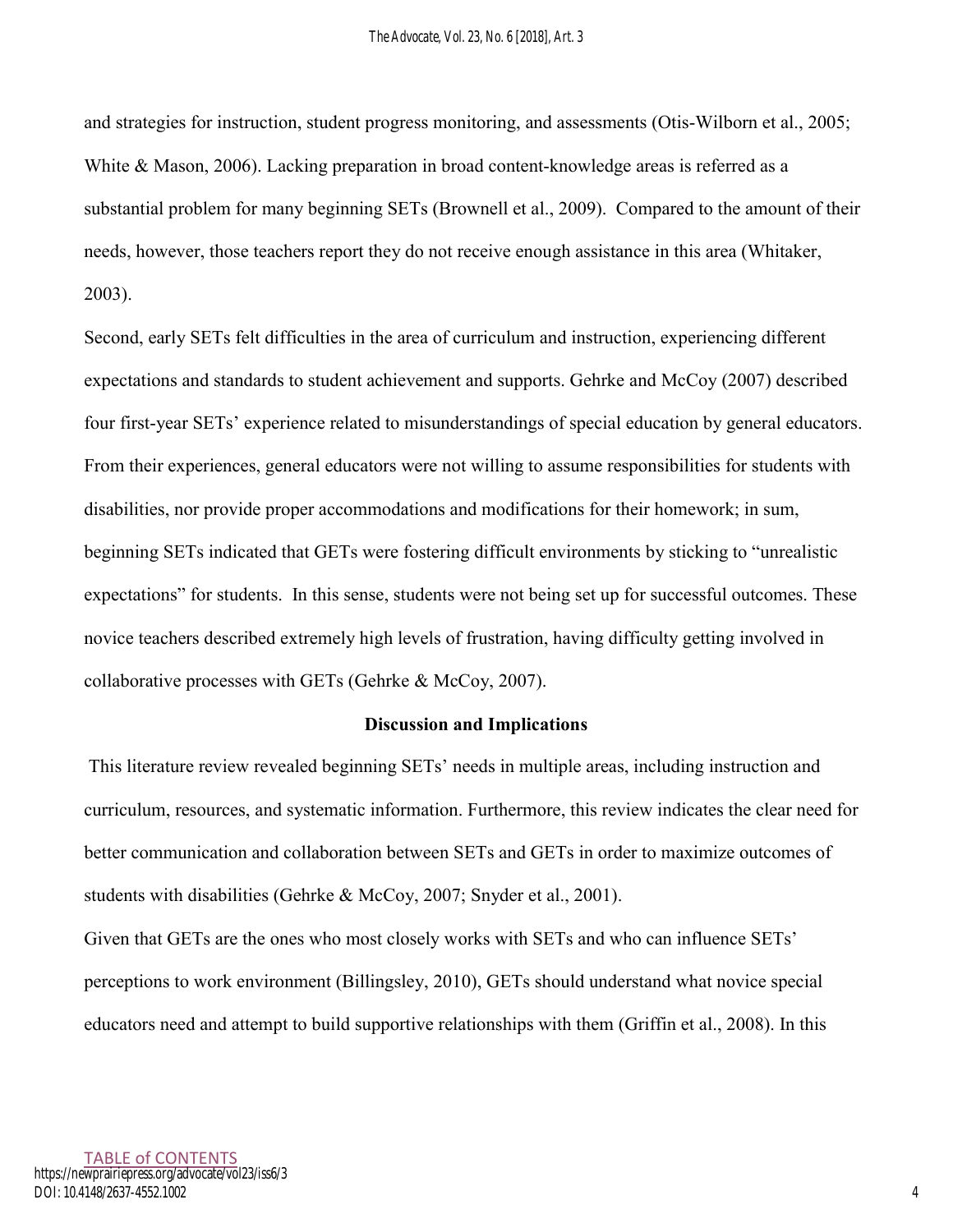section, we suggest how to how to prepare to and support GETs in an effort to improve collaborative skills.

#### Directions for Educator Preparation Programs

Given that collaboration skills are learned from teacher preparation programs (Conderman & Johnston-Rodriguez, 2009), educator preparation programs (EPPs) need to provide more authentic collaborative experience for general education teacher candidates to work with SETs. Authentic learning experiences play a critical role in providing teacher candidates opportunities to identify and assess learning challenges in students and intervene (Richards, Huntley, Weaver, & Landers, 2003). Furthermore, practicing the skills in authentic field experiences enhances teacher candidates' comfort level with collaboration (Farnan, 2016). Therefore, it is important for teacher educators to identify the need for embedded collaborative and co-teaching experiences at the teacher candidate level within field experiences. Teacher candidates need multiple opportunities to practice collaboration skills. In addition, EPPs need to provide opportunities for the general education teacher candidates to be more aware of the needs of beginning SETs in an attempt to build supportive relationships with them (Griffin et al., 2008). In the continuum of the field experience, the candidates have after field experience reflections on collaborations. Seminars and role plays will give ideas of what SETs need, therefore possibly increasing the desire and need for collaboration.

#### Continuous Support from School Districts

School districts should consider SETs having more than one mentor with one being a special educator and the other a regular education teacher. This focus on induction and mentoring practices with GETs serving as mentors, may increase the emotional and curriculum support and need for systems information by SETs. Although GET mentors reported difficulties providing feedback to early SETs who have students unfamiliar to them (Babione & Shea, 2005), sharing an early career SET as a mentee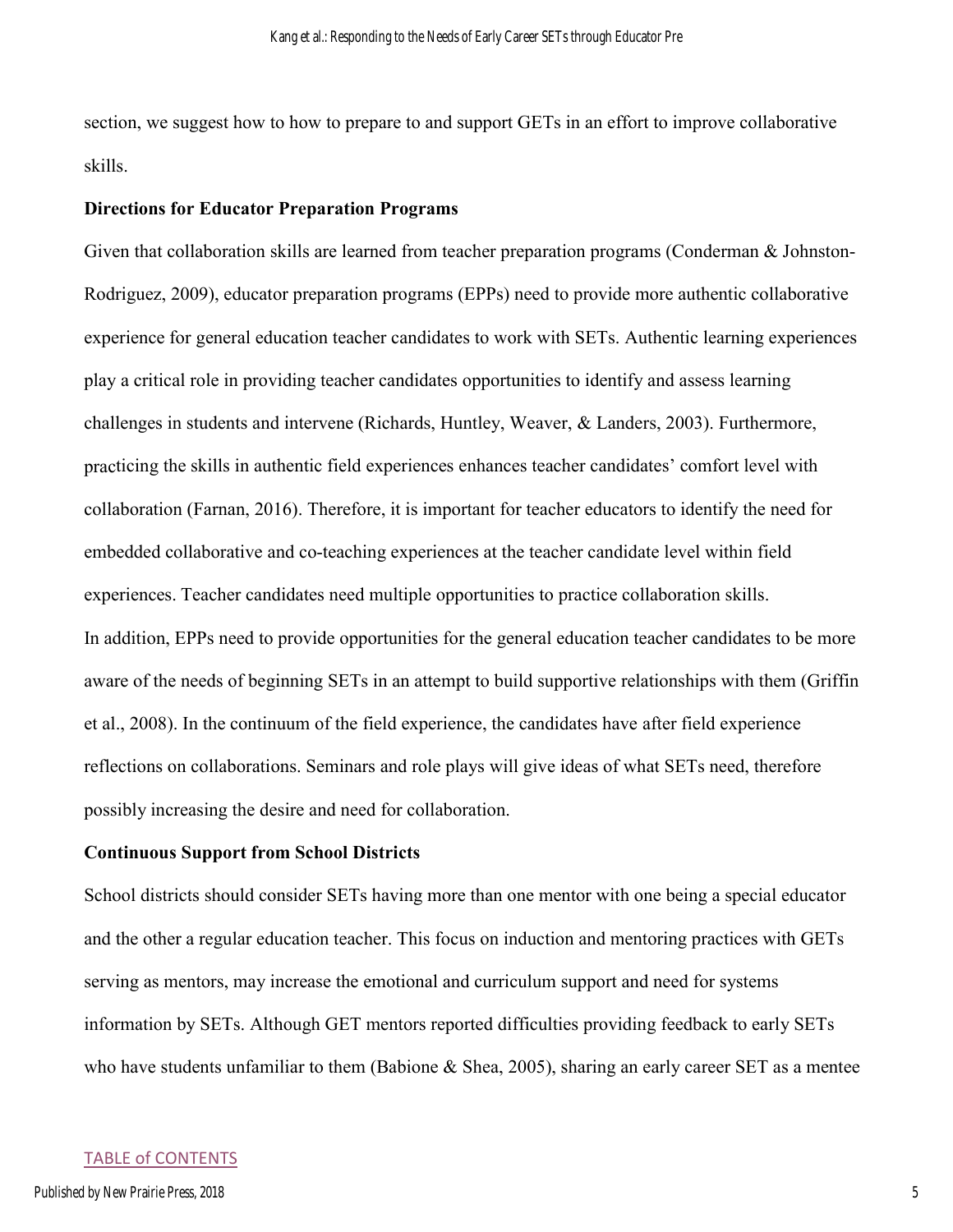enables GET and SET mentors to involve more collaborative practices, and to provide a model to the mentee. Furthermore, the GET mentor would provide more exposure to regular education curriculum and instructional practices, which is an area of need for SETs. This partnership and collaboration may lessen the frustration of SETs with collaborating with GETs in order to get assistance for the students in regular education, inclusive environments which is necessary to increase student achievement.

#### Conclusion

Given there are more students with disabilities in the general education classroom, understanding the needs of SETs is critical. In response, we identified early career SETs needed guidance for emotional support, system information, curriculum and instruction, and resources. With a better understanding of the early experiences of SETs and their specific needs, GETs would be more suited to support early career SETs and increase the possibility for effective partnerships across diverse educational settings. Based on SETs' needs, we provided suggestions of how to prepare GETs through EPPs as well as support at district level. To make these plans more tangible, further research needs to be conducted on how to design course curriculum to prepare these teacher candidates more strategically.

#### References

- Babione, C., & Shea, C. (2005). Special education mentoring within the context of rural schools. *Rural Special Education Quarterly*, *24*(2), 3-10.
- Bettini, E., Park, Y., Benedict, A., Kimerling, J. & Leite. W. (2016) Situating special educators' instructional quality and their students' outcomes within the conditions shaping their work. *Exceptionality, 24*(3), 176-193, doi: 10.1080/09362835.2015.1107831

Billingsley, B., & Klein, E. C. S. (2004). Induction support of early career special educators. *Exceptional Children, 70*(3), 333-347.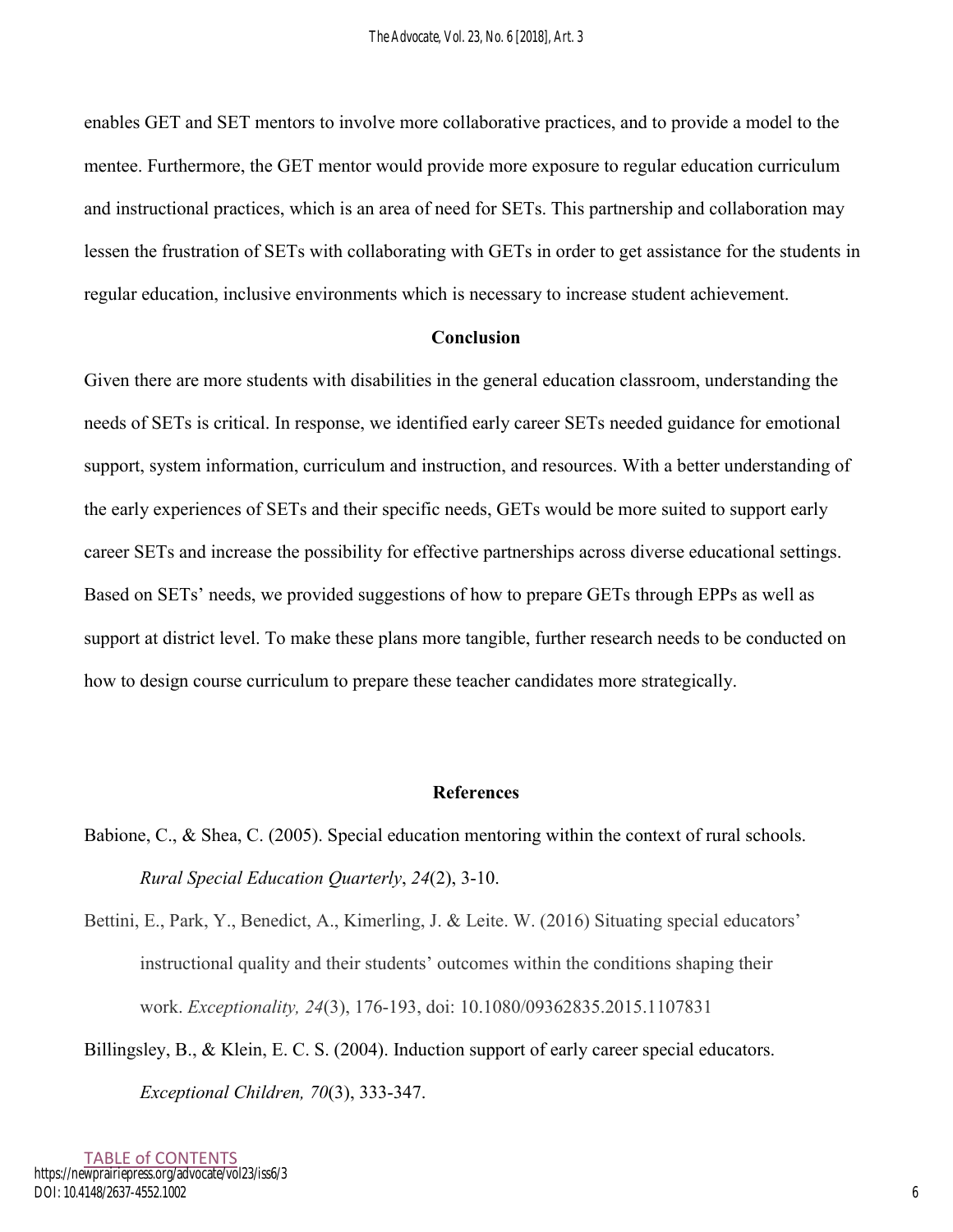- Billingsley, B. (2010). Work contexts matter: Considerations for improving new special educators' experiences in schools. *The Journal of Special Education Leadership, 23(1),*  41-49.
- Brownell, M. T., Bishop, A. G., Gersten, R., Klingner, J. K., Penfield, R. D. (2009). The role of domain expertise in beginning special education teacher quality. *Exceptional Children, 75*(4), 391-411.
- Conderman, G., & Johnston-Rodriguez, S. (2009). Beginning teachers' views of their collaborative roles. *Preventing School Failure, 53*(4), 235-244.

Every student succeeds act of 2015. P. L. 114-95. Enacted S. 1177 (2015).

- Farnan, S. M. (2016). *Professional collaboration experiences: Perceptions of novice teachers*  (Unpublished doctoral dissertation). University of Missouri, Columbia.
- Gehrke, R. S., & McCoy, K. (2007). Sustaining and retaining beginning special educators: It takes a village. *Teacher And Teacher Education, 23*, 490-500.
- Griffin, C. C., Kilgore, K. L., Winn, J. A., & Otis-Wilborn, A. (2008). First-year special educators' relationships with their general education colleagues. *Teacher Education Quarterly, winter*, 141-157.
- Griffin, C, C., Kilgore, K. L., Winn, J. A., & Otis-Wilborn, A. (2009). First-year special educators: The influence of school and classroom context factors on their accomplishments and problems. *Teacher Education and Special Education, 32,* 45-63.
- Kilgore, K. Griffin, C., Otis-Wilborn, A., & Winn, J. (2003). The problems of beginning special education teachers: Exploring the contextual factors influencing their work. *Action in Teacher Education, 25*(1), 38-47.

No Child Left Behind Act of 2001, Pub. L. No.107-110